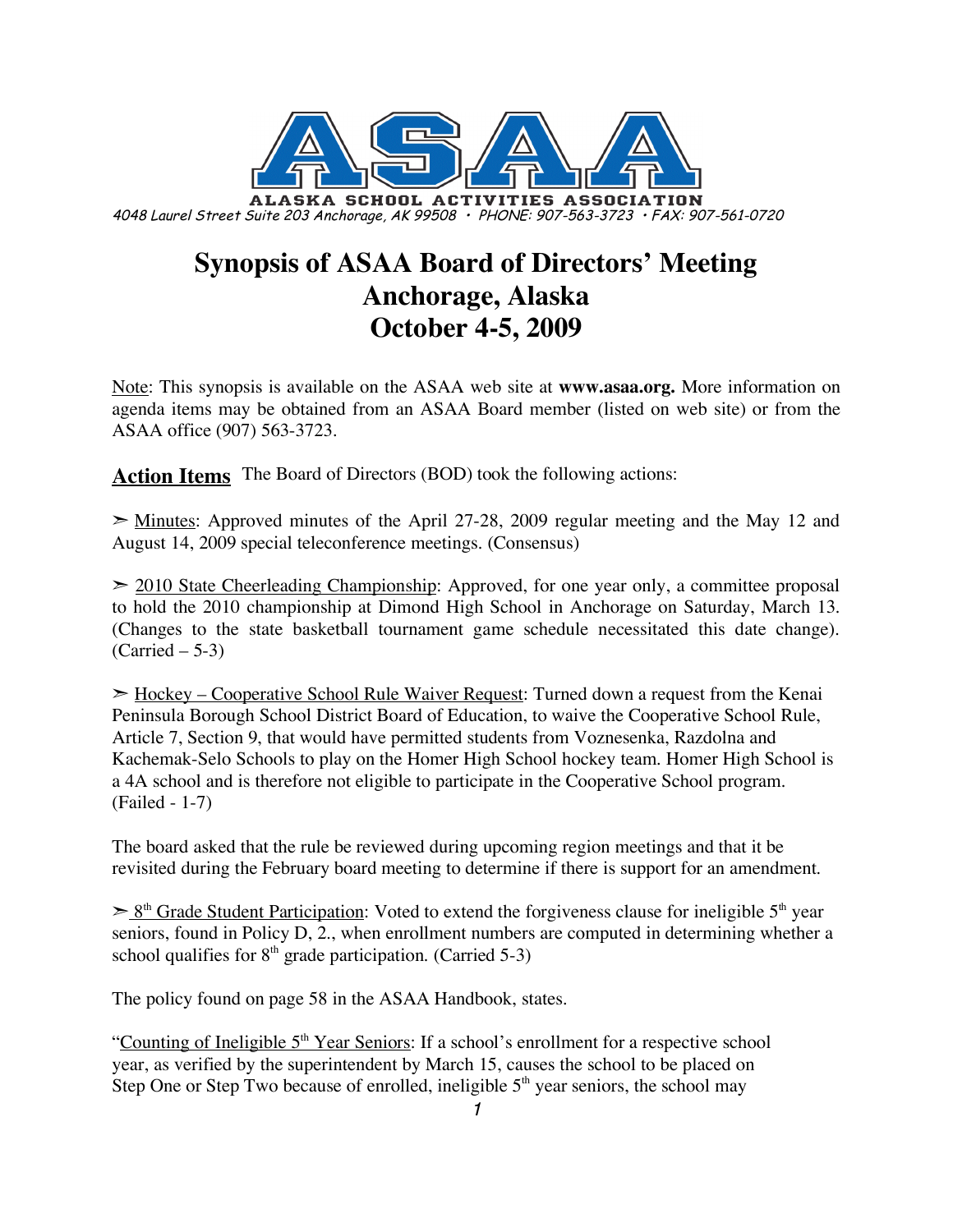request that the Board of Directors not count those students in the school's enrollment for classification purposes."

**(New) "If a school's enrollment in grades 9-12 for the previous school year is higher than 20 students due to enrolled, ineligible 5th year seniors, as verified by the superintendent, and if the school would otherwise qualify to have 8th grade students participate under Article 12, Section 2 D., Use of Junior High or Middle School Students, the superintendent may request that the ineligible 5th year students not be included in the total enrollment number for the purpose of this section."**

 $\geq$  Basketball Coaching Box: Voted to extend the coaching box in basketball to the maximum size allowable under NFHS rules – 14 feet.

NFHS Basketbal Rule Book

"1-13 – **Article 2** The coaching box shall be outlined outside the side of the court on which the scorer's and timer's table and team benches are located. The area shall be bounded by a line 28 feet from the end line, the sideline, a line no more than 14 feet from the 28-foot line toward the end line, and the team bench. These lines shall be located off the court, be two inches wide.

Note: State associations may alter the length and placement of the 14-foot (maximum) coaching box."

**Reports** The BOD heard the following reports:

- Board Members
- State Tournaments
- Finance Committee
- Student Government
- Officials/Coaches/WPI/NFHS Leadership Conference
- Marketing
- Executive Director

**Public Comments** Heard from students, school staff and community members on the request to waive the Cooperative School Rule.

**Workshop Items** The BOD discussed the following items in workshop:

1. Review of New Website: Participated in a review of the newly revised website, www.asaa.org. This is ASAA's main communication tool with schools and the public.

2. Review of Financial Policies Required Under New Accounting Rules: Reviewed proposed accounting policies on Control Environment, Cash Receipts, Cash Disbursements, Budgeting and Payroll. The board will officially adopt these policies at a future meeting.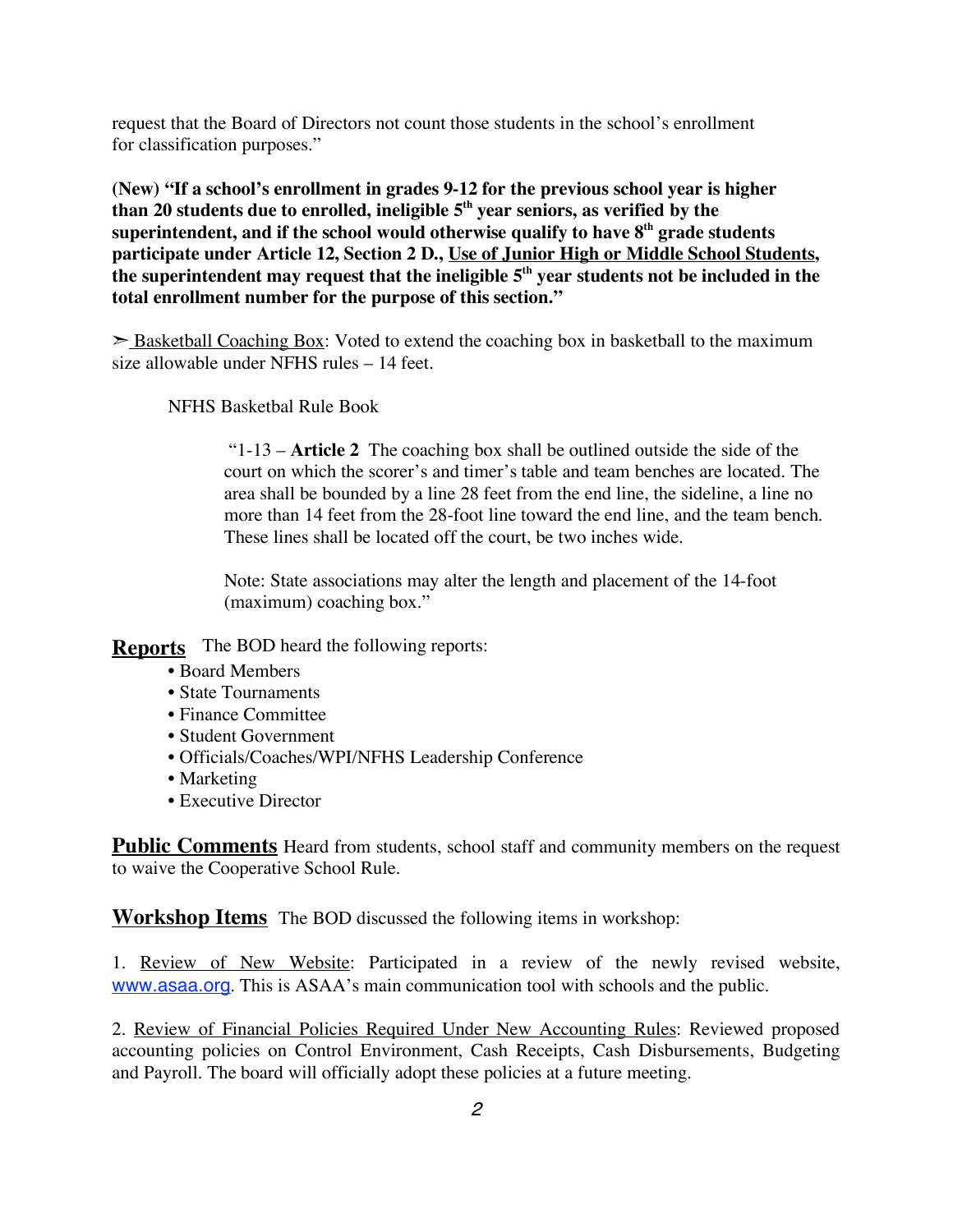3. Board Operations and Procedures: Began a discussion on formalizing board operations and procedures which will be put into written policy. This was an important part of the last strategic plan which was left unaccomplished.

**Tabled Items**: Tabled discussion on concussion management/return to play. The board asked that this be revisited during the December meeting.

**Discussion Items** The BOD discussed the following items:

State Tournaments: Heard a report from John Andrews, director of special events, on upcoming state tournament venue openings and the bidding process which will be posted on-line at www.asaa.org. Tournaments bids to be accepted this school year:

-Cross Country Running – December 2009 -1A/2A Volleyball – December 2009 -Mixed-Six Volleyball – December 2009 -3A/4A Volleyball – December 2009 -1A/2A/3A Wrestling – February 2010 -4A Wrestling – February 2010 -Hockey – February 2010 -Soccer – February 2010 -Track and Field – February 2010

Softball: Discussed an upcoming NFHS rule change which will increase the pitching distance from 40 to 43 feet, beginning in 2011. State associations may implement the rule beginning this season. Directed that regions/conferences discuss early implementation with field managers prior to any decision on early adoption at the December board meeting.

After discussion, the board is seeking input from effected schools on a proposal to incorporate pool play into the first day of the small school state championships. This will be further discussed during the December meeting.

Rifle: Revisited a past decision which exempted rifle participants from pre-participation physical exams. Region 6 does require the exam and Region 4 will decide whether it should impose the requirement.

Baseball: The board was made aware of situations in which some baseball coaches have been calling scheduled games, "practice games," which they have not counted in their teams' season records. The baseball policy clarifies that there are no "practice games."

Basketball: Discussed the adoption of NFHS rule changes that permit the use of video replay equipment during the state championship series to determine whether game ending shots are successful. Discussed the use of red lights on the backboard which light up in coordination with the timing horn. There was no support for further discussion or action.

Approved the wording of a proposed bylaw amendment which clarifies how suspension penalties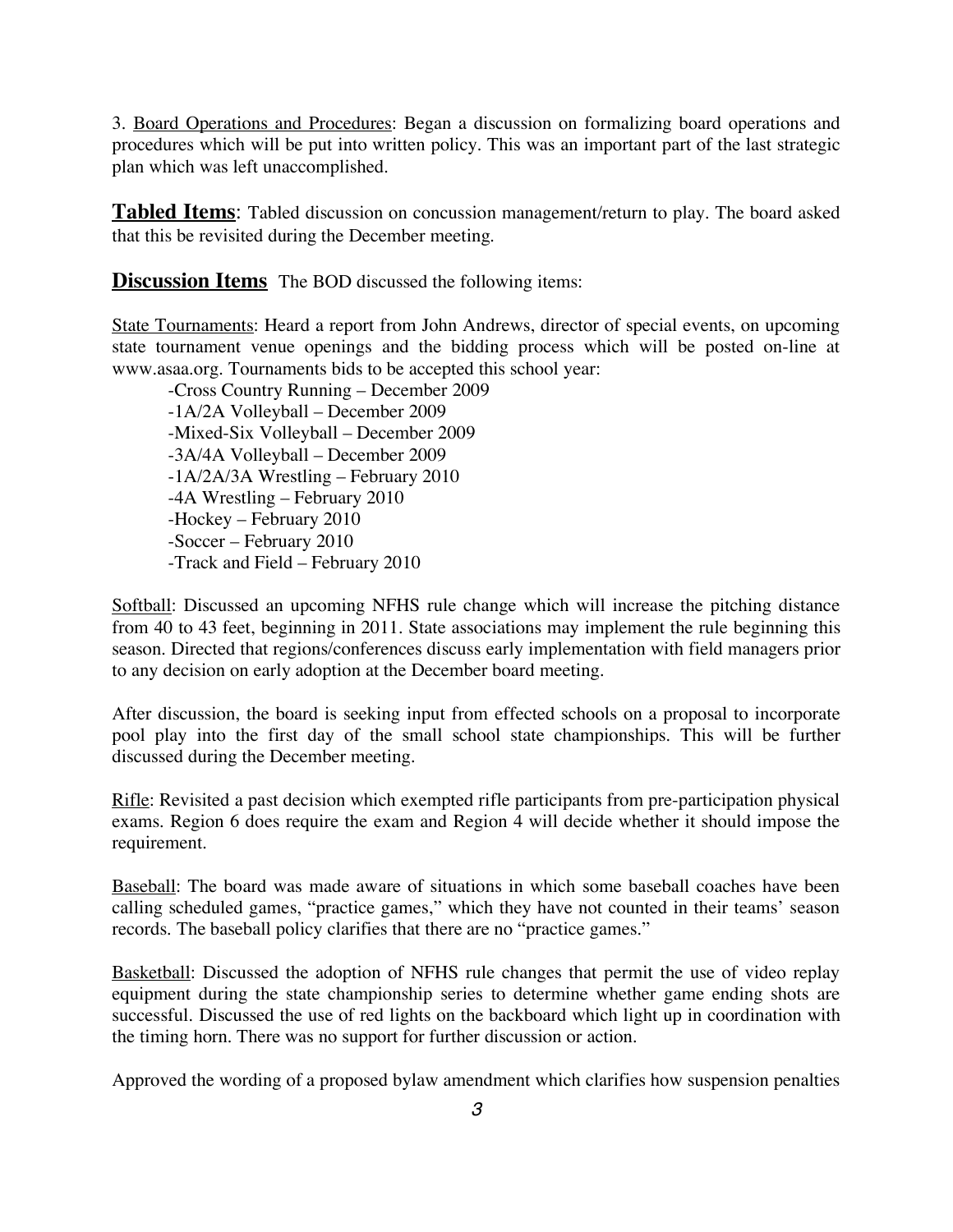are served by coaches who are ejected from games during a road trip. This will be sent out to schools for comment prior to board action at the December meeting.

Discussed the "6 quarter rule" as brought up by Region 1. Following additional discussion, no futher action will be taken.

Swimming and Diving: Staff presented the new conferences in swimming and diving. This is the first year the sport has been classified by conferences.

New State Tournament Proposal: Reviewed a staff conceptualization of a state salmon fishing tournament which would take place in late July, August and September. Participating schools would submit digital photos, application forms and student essays by an established deadline in order to enter the competition. Curricular materials tailored to relevant topics would be included in the program. Competition would not involve travel. The board will discuss the concept at regional meetings and this will be revisited during the February meeting.

NFHS Coach of the Year Awards: Reviewed a proposal from the NFHS under which each state high school association may participate in a national program to select state, sectional and national coaches of the year in the major sports. After discussion, the board declined to participate in the program.

School Apparel Licensing Program: Discussed a proposal from Licensing Resource Group, LLC (LRG), under which official high school apparel in Alaska would be registered and a manufacturers' royalty payment would be shared by ASAA, member schools and LRG. After additional research, this will be revisited during the December board meeting.

Coaching Out-of-Season: Took up this item which was tabled during the April meeting. The board was given a considerable amount of correspondence on the subject. This will be a board workshop item during the December meeting.

Potential Effects of School Closures/Illnesses on Conference and State Tournaments: Discussed the potential for disruptions to tournaments throughout the year due to illness. The board agreed that ASAA should be flexible with individual sports and make attempts to fill all berths. The existing State Tournament Policy, **N. Late Arrivals to State Tournaments**, provides some guidance.

Electronic Eligibility Registration: Heard an update on the database project in which student eligibility is reported electronically. The system is also used to report student violations of the "Play for Keeps" program.

Season Calendar Proposal – 2010-11: Reviewed the first draft of the proposed 2010-11 season calendar. Region 6 proposed that the 3A/4A wrestling season be moved to November-February but there was not enough support for the change for 2010-11. The board felt that the newly formed Season Calendar Committee should have the opportunity to review the entire calendar and make recommendations prior to any major shift in seasons at this time. The 2010-11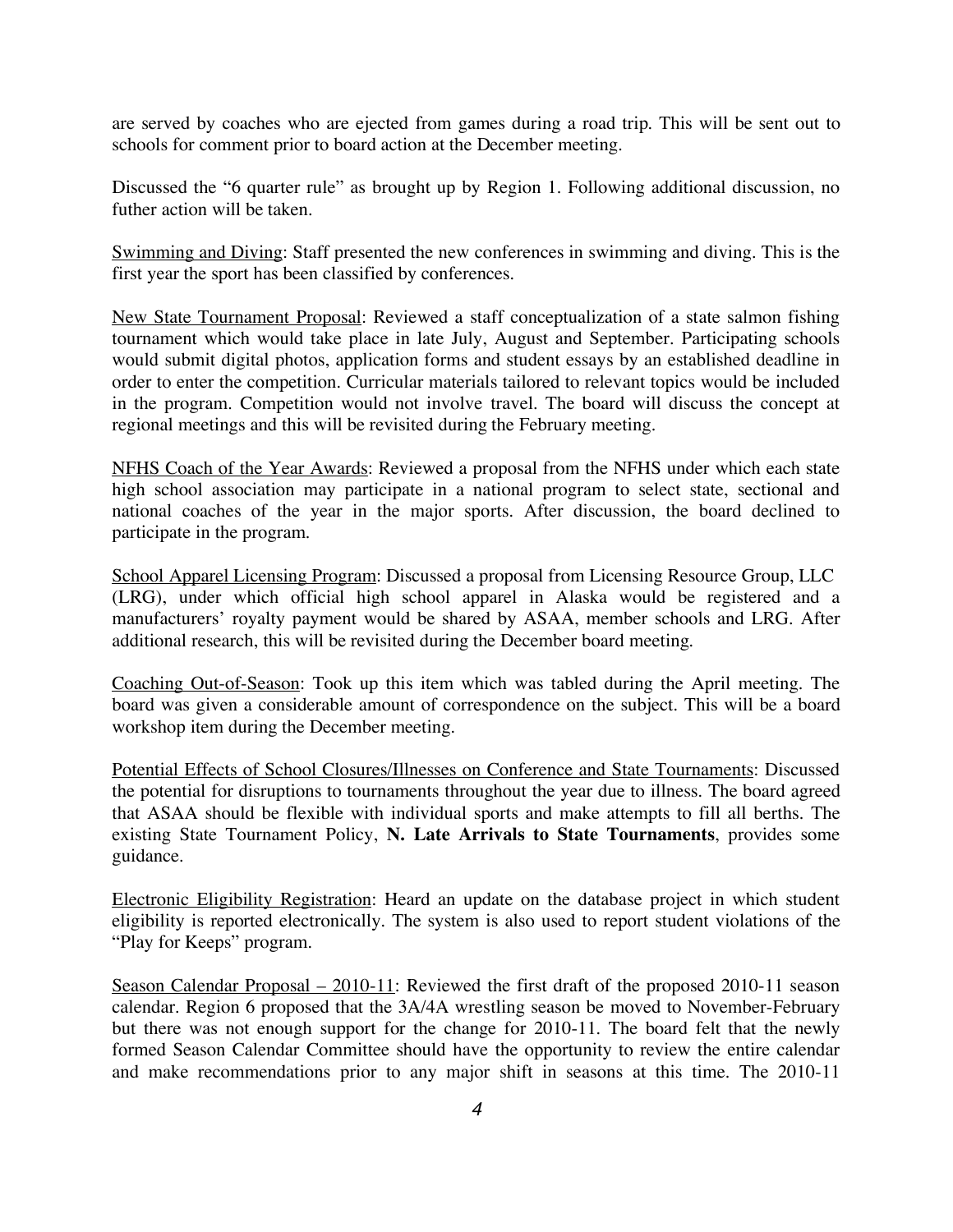calendar will be adopted at the December board meeting.

Special Olympics: Heard a presentation from staff at Special Olympics Alaska on the successes of the school campaign. Both ASAA and Special Olympics have pledged to continue joint efforts to encourage participation, especially in track and field, and to build the program.

Future Board Meeting Sites: Discussed the location of future meetings and the spring 2010 meeting which will be held on the Kenai Peninsula.

"Play for Keeps" Program Update: Heard an update on the first year of implementation of the "Play for Keeps" tobacco, alcohol and drug program. During the 2008-09 school year, there were 233 first offenses reported, and 6 second offenses. These included 111 alcohol offenses, 36 drug offenses and 86 tobacco offenses. Offenses to date in 2009-10 included 26 alcohol offenses, 9 drug offenses and 6 tobacco offenses. There was also mention of the new drug testing program put in place by the Juneau City School District.

Ad Hoc Season Calendar Committee: Appointed the final members to the committee which first meets on December 13 from 9-4 in Anchorage. Members are:

Region 1 – Patrick Callahan – Nome High School Region 2 – Steve Wolfe – Voznesenka School Region 3 – Norm Bouchard – Houston High School Region 4 – Rick Volk – Chugiak High School Region 5 – Rhonda Hickok – Thunder Mountain High School Region 6 – Walt Armstrong – North Pole High School Board Member – Conrad Gonzalez – Fairbanks North Star Borough School District Chair – Sandi Wagner – Juneau-Douglas High School Staff Liaison – Rus Schreckenghost

The committee will review the current calendar, take input on suggestions to revise the calendar, and make a recommendation to the board at a future time.

Ad Hoc Classification Committee: Appointed the final members to the committee which first meets on November 16 from 9-4 in Anchorage. Members are:

Region 1 – Jeff Erickson - Unalakleet High School Region 2 – Dean Overbey – Nenana High School Region 3 – Dan Carstens – Nikiski High School Region 4 – Craig Walker – West Anchorage High School Region 5 – Monty Buness - Wrangell High School Region 6 – Kelly Growden – Eielson High School Board Member/Chair – Billy Strickland – Bethel High School Staff Liaison – John Andrews

The committee will review the current system of classifying schools, take input on suggestions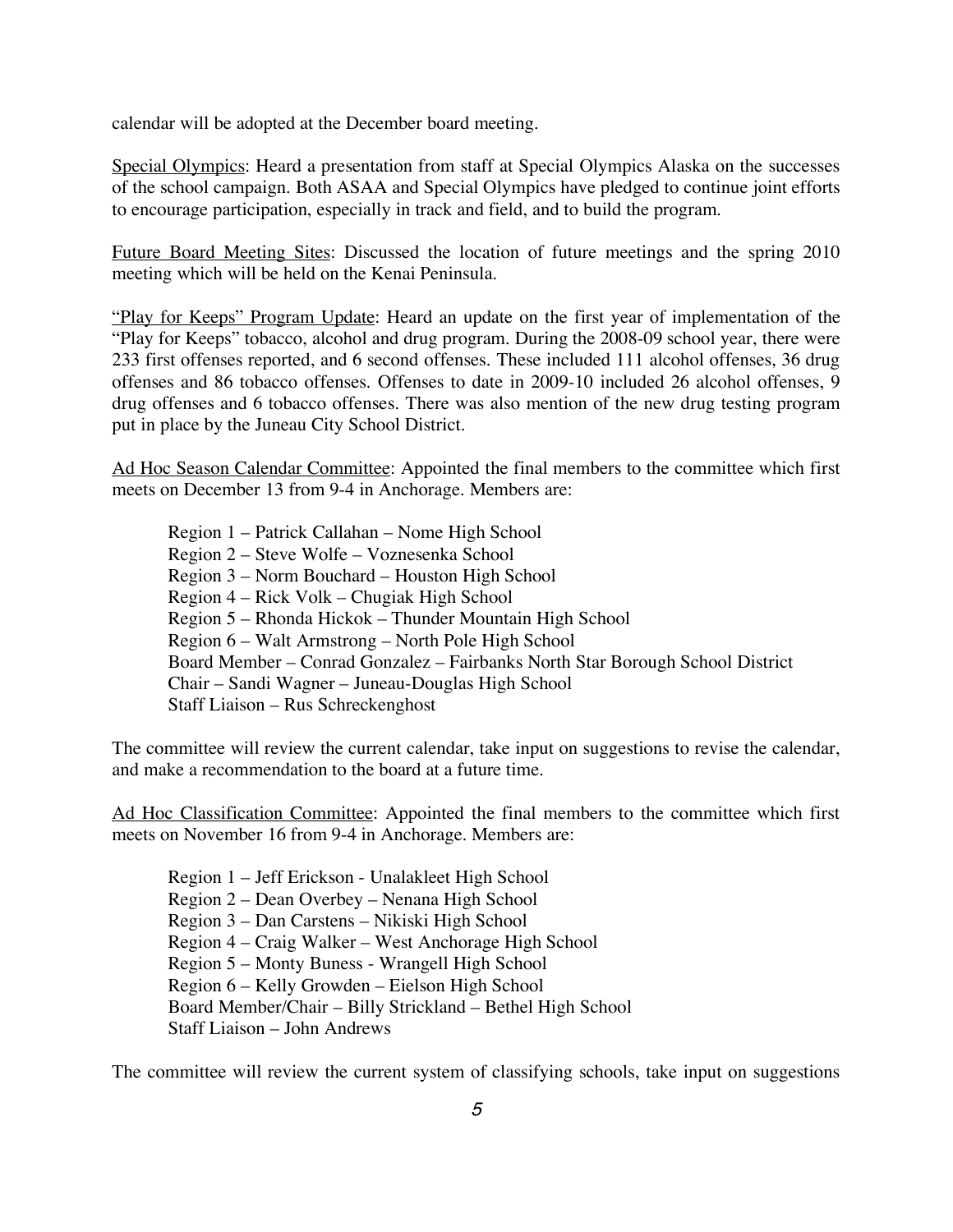for change, and make a recommendation to the board at a future time.

The board also discussed the anticipated expenses of the two meetings. It was agreed that the initial meeting will be face-to-face in Anchorage and that future meetings, if needed, will be held using conferencing technology.

State Championship Event Participation Fee Procedure: Heard the procedure that staff has developed to collect the \$10. student participation fee for all state championship events. ASAA will invoice schools after the event based on the final number of participants submitted prior to the start of the championship.

NFHS Wrestling Weight Class Options: Reviewed NFHS proposed options to revise the wrestling weight classes to be implemented at some future time. ASAA will put the options on the website, poll the coaches during the state tournaments, discuss this at upcoming regional meetings, and take action during the February board meeting.

2010 State Cheerleading Tournament Date: Discussed the factors involved relative to establishing a date for the tournament. Rotation of the state basketball tournaments created a major scheduling conflict for cheerleading. The board took this up under Action Item 9 a.

2A Basketball State Tournament Bracket Rotation: Due to the odd number of conferences sending schools to the 2A state tournament, an annual rotation does not work out very well. It was decided that Region 1 will seed its #1 teams from the north and south prior to sending the seeding information to ASAA.

Basketball Coaching Box: Discussed expansion of the coaching box prior to taking action under 9 d.

## **Student Hearing**

No hearing was held.

**Items for December Meeting -** December 14-15, 2009 – Anchorage – Millennium Hotel

## **Workshop**

1. Out-of-Season Contact

#### **Reports**

- 1. Sportsmedicine
- 2. Classification Committee
- 3. Season Calendar Committee

#### **Discussion**

1. Executive Director's Evaluation